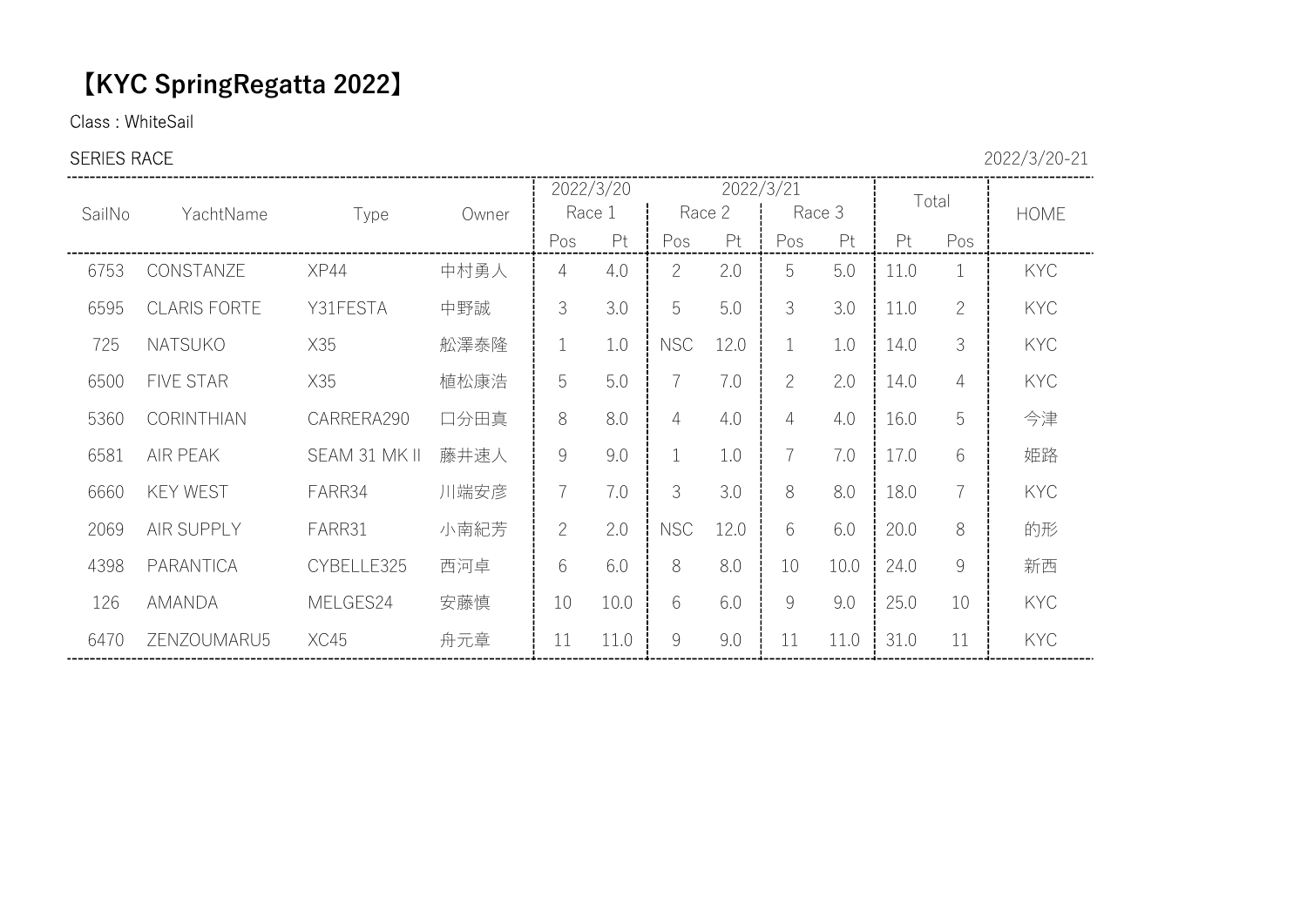# Race1 Start | 2022/3/20 11:45:00 Course : 一文字沖大三角

### Class:White Sail

| Sail<br>Pos |  | Yacht Name        | Type                 | Owner |               | Race Time      |     |       |            | Gross     |              |  |  | Additional handy / Net |  |    |                |        |               | Home       |  |
|-------------|--|-------------------|----------------------|-------|---------------|----------------|-----|-------|------------|-----------|--------------|--|--|------------------------|--|----|----------------|--------|---------------|------------|--|
|             |  |                   |                      |       | <b>FINISH</b> | <b>ELAPSED</b> | Pos |       | <b>TCF</b> | byOrignal | Pos          |  |  |                        |  |    | 修正R            | 修正TCF  | CORRECTED     |            |  |
|             |  | 725 NATSUKO       | X35                  | 舩澤泰隆  | 13:13:36      | 1:28:36        |     | 63.20 | .0550      | 1:33:28   |              |  |  |                        |  |    | 15 61.92       | .0469  | 1:32:45       | <b>KYC</b> |  |
|             |  | 2069 AIR SUPPLY   | FARR31               | 小南紀芳  | 13:20:30      | 1:35:30        | 5   | 56.40 | 1.0110     | 1:36:33   | 3            |  |  |                        |  | 27 | 153.35         | 0.9904 | 1:34:35       | 的形         |  |
| 3           |  | 6595 CLARIS FORTE | Y31FESTA             | 中野誠   | 13:21:49      | 1:36:49        | 6   | 54.91 | L.0010     | l:36:55   | 4            |  |  |                        |  |    | 26 52.58       | 0.9851 | 1:35:22       | <b>KYC</b> |  |
|             |  | 6753ICONSTANZE    | XP44                 | 中村勇人  | 13:08:49      | 1:23:49        |     | 77.26 | 1.1390     | 1:35:28   | $\mathbf{2}$ |  |  |                        |  | 6  | 77.10          | .1380  | $1:35:23$ KYC |            |  |
|             |  | 6500 FIVE STAR    | X35                  | 植松康浩  | 13:17:20      | 1:32:20        | 3   | 63.20 | 1.0550     | 1:37:25   | 5            |  |  |                        |  |    | 12 62.30       | .0493  | $1:36:53$ KYC |            |  |
| 6           |  | 4398 PARANTICA    | CYBELLE325           | 西河卓   | 13:37:38      | 1:52:38        |     | 41.50 | 0.9042     | 1:41:51   | 8            |  |  |                        |  | 27 | 136.19         | 0.8616 | 1:37:03   新西  |            |  |
|             |  | 6660 KEY WEST     | FARR34               | 川端安彦  | 13:18:02      | 1:33:02        | 4   | 64.96 | L.0660     | 1:39:10   | 6            |  |  |                        |  | 27 | 162.07         | L.0478 | 1:37:29       | KYC.       |  |
| 8           |  | 5360 CORINTHIAN   | CARRERA290           | 口分田真  | 13:33:02      | 1:48:02        | 10  | 48.30 | 0.9550     | 1:43:10   | 9            |  |  |                        |  | 27 | 142.97         | 0.9155 | 1:38:54       | 今津         |  |
| -9          |  | 6581 AIR PEAK     | <b>SEAM 31 MK II</b> | 藤井速人  | 13:23:36      | 1:38:36        |     | 56.70 | 1.0130     | 1:39:53   |              |  |  |                        |  |    | $\sqrt{55.32}$ | .0038  | 1:38:58       | 姫路         |  |
| 10          |  | 126 AMANDA        | MELGES24             | 安藤慎   | 13:29:03      | 1:44:03        | 9   | 57.16 | 1.0160     | 1:45:43   | -10          |  |  |                        |  |    | 20 53.21       | 0.9894 | 1:42:57       | <b>KYC</b> |  |
|             |  | 6470 ZENZOUMARU5  | IXC45                | 舟元章   | 13:25:29      | 1:40:29        | 8   | 66.00 | 1.0724     | 1:47:45   | 11           |  |  |                        |  |    | 60.09          | .0352  | 1:44:01       | <b>KYC</b> |  |

## **Race2** Start 2022/3/21 12:00:00 Course Length : 4.2 miles

### Class:White Sail

| Sail<br>Pos |  | Yacht Name        | Type                | Owner |               | Race Time      |     | R     |        | Gross     |                |  |  |  |  |  | Additional handy / Net |  |  |                 |            |        |           | Home       |
|-------------|--|-------------------|---------------------|-------|---------------|----------------|-----|-------|--------|-----------|----------------|--|--|--|--|--|------------------------|--|--|-----------------|------------|--------|-----------|------------|
|             |  |                   |                     |       | <b>FINISH</b> | <b>ELAPSED</b> | Pos |       | TCF    | byOrignal | Pos            |  |  |  |  |  | DJ JF NS SP NP DHOW    |  |  |                 |            | 修正TCF  | CORRECTED |            |
|             |  | 6581 AIR PEAK     | SEAM 31 MK II  藤井速人 |       | 13:05:51      | 1:05:51        | 3   | 56.70 | l.0130 | 1:06:42   | 2              |  |  |  |  |  |                        |  |  |                 | 55.32      | 0038   | 1:06:06   | 姫路         |
|             |  | 6753ICONSTANZE    | XP44                | 中村勇人  | 12:58:25      | 0:58:25        |     | 77.26 | .1390  | 1:06:32   |                |  |  |  |  |  |                        |  |  | 6               | 77.10      | 1.1380 | 1:06:29   | KYC        |
|             |  | 6660 KEY WEST     | FARR34              | 川端安彦  | 13:03:57      | 1:03:57        |     | 64.96 | .0660  | 1:08:10   | 3              |  |  |  |  |  |                        |  |  | 27              | 62.07      | 1.0478 | 1:07:00   | KYC        |
|             |  | 5360 CORINTHIAN   | ICARRERA290         | 口分田真  | 13:14:28      | 1:14:28        |     | 48.30 | 0.9550 | 1:11:07   | 5              |  |  |  |  |  |                        |  |  | 27              | 42.97      | 0.9155 | 1:08:10   | 今津         |
|             |  | 6595 CLARIS FORTE | Y31FESTA            | 中野誠   | 13:10:24      | 1:10:24        | 5   | 54.91 | .0010  | 1:10:28   | 4              |  |  |  |  |  |                        |  |  |                 | 26 52.58   | 0.9851 | 1:09:21   | <b>KYC</b> |
|             |  | 126 AMANDA        | MELGES24            | 安藤慎   | 13:11:21      | 1:11:21        | 6   | 57.16 | L.0160 | 1:12:29   | $\overline{7}$ |  |  |  |  |  |                        |  |  | 20 <sub>1</sub> | 53.21      | 0.9894 | 1:10:36   | <b>KYC</b> |
|             |  | 6500 FIVE STAR    | X35                 | 植松康浩  | 13:07:31      | 1:07:31        |     | 63.20 | .0550  | 1:11:14   | 6              |  |  |  |  |  |                        |  |  |                 | $12$ 62.30 | 1.0493 | 1:10:51   | KYC        |
|             |  | 4398 PARANTICA    | ICYBELLE325         | 西河卓   | 13:25:09      | 1:25:09        | 9   | 41.50 | 0.9042 | 1:17:00   | 8              |  |  |  |  |  |                        |  |  | 27              | 36.19      | 0.8616 | 1:13:22   | 新西         |
| -9          |  | 6470 ZENZOUMARU5  | XC45                | 舟元章   | 13:16:27      | 1:16:27        | 8   | 66.00 | L.0724 | 1:21:59   | 9              |  |  |  |  |  |                        |  |  |                 | 60.09      | 1.0352 | 1:19:08   | <b>KYC</b> |
| NSC         |  | 725 INATSUKO      | X35                 | 舩澤泰隆  |               | ########       |     | 63.20 | .0550  | #######   |                |  |  |  |  |  |                        |  |  |                 | 15 61.92   | .0469  | ######    | KYC        |
| NSCI        |  | 2069 AIR SUPPLY   | FARR31              | 小南紀芳  |               | ########       |     | 56.40 | .0110  | #######   |                |  |  |  |  |  |                        |  |  | 27              | 53.35      | 0.9904 | ######    | 的形         |
|             |  |                   |                     |       |               |                |     |       |        |           |                |  |  |  |  |  |                        |  |  |                 |            |        |           |            |